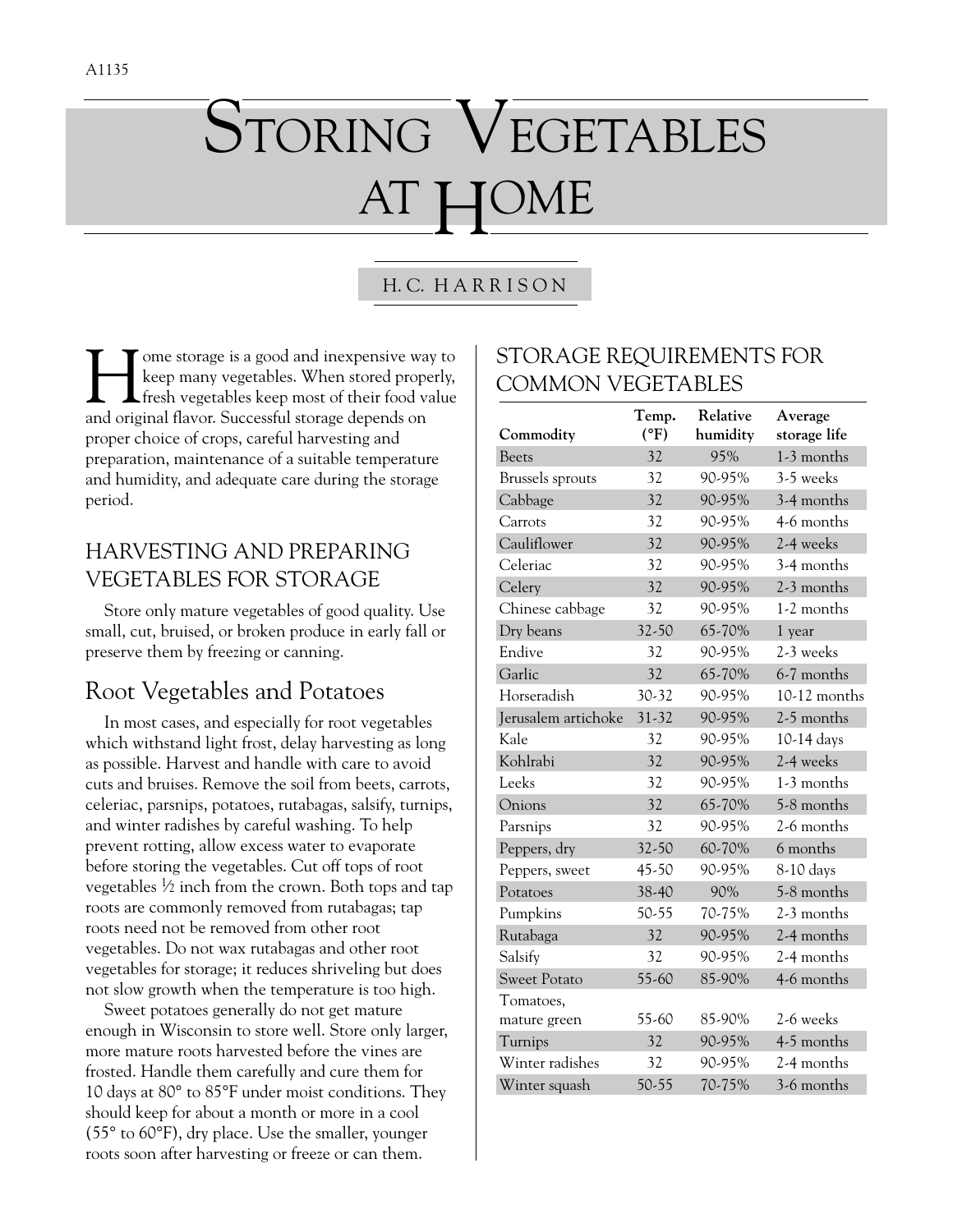## Cabbage, Chinese Cabbage, and Cauliflower

To prevent splitting, when the heads become firm, lift cabbage plants until a few roots are broken. Remove the loose, outer leaves from cabbage, Chinese cabbage, and cauliflower; store only sound, solid heads. Place the heads in plastic bags which have a few holes for escape of excess moisture. Remove the roots and stems from cabbage and Chinese cabbage close to the base of the head. Remove both leaves and roots from kohlrabi.

## Celery and Endive

Harvest celery and endive just before heavy frost. Leave the roots and soil attached and set in moist sphagnum moss, soil, or sand in a shallow container on the storage room floor. To avoid decay, make sure the tops are dry when stored and kept dry thereafter. The moss, soil, or sand should be only deep enough to cover the roots and must be kept slightly moist.

To increase crispness and tenderness, blanch celery and endive by covering them or keeping them in a darkened room.

## Pumpkins, Squash, and Onions

Pumpkins and squash should be mature; harvest them before frost and cure in a warm, well-ventilated location for 10 days before they are placed in storage. To prevent rot, leave a part of the stem on each fruit. The cultivar Table Queen (acorn) stores best if placed directly in storage without curing. All immature pumpkins and squash or any which have been damaged from light frost should be eaten soon after harvest or cooked and frozen.

Pull onions when the tops fall over and begin to dry. When tops are completely dry, cut the tops off 1 inch from the bulbs. Cure bulbs for another week or two in a dry well-ventilated location before placing in storage. Onions store best in a dry, well-ventilated room where the temperature can be kept near 32°F.

## Dry Beans

Pick fully mature snap beans, field beans (pinto, great northern, kidney, navy), lima beans, peas and vegetable soybeans, and spread them to dry in a warm, well-ventilated location for several days before shelling. To avoid possible weevil damage in beans and peas, freeze seeds at 0°F or lower for 4 days or spread in shallow pans and heat in an oven for 30 minutes at 120°F soon after shelling. Vegetable

soybeans are not attacked by weevils and do not need to be treated. Store beans, peas, and soybeans in closed containers in a cool, dry place.

## Cucumbers, Eggplant, Peppers, and Tomatoes

Cucumbers, eggplant, peppers, and tomatoes may be kept for several weeks in a cool, moderately moist place. Rinse and allow the vegetables to dry before placing them in storage. Put them in plastic bags which have holes for ventilation and store at about 55°F. As mature green tomatoes begin to color, remove them to a 65° to 70°F location for more rapid ripening. Mature hot peppers should be air-dried and stored in a dry, well-ventilated location.

## A BASEMENT STORAGE ROOM

The correct temperature is a must for successful vegetable storage; with a few exceptions, this is between 32° to 38°F. In most homes it is difficult to find a place where the temperature can be kept that low unless a separate room is provided. Therefore, try to develop a storage room in the northeast or northwest corner of your basement. Insulate this room well and provide adequate ventilation from the outside to keep the temperature down and the room moderately dry. Use this room to keep cabbage, rutabagas, and turnips, which give off undesirable odors in storage, so they will not flavor other vegetables. The size of the room will vary with the space available and your family needs. If you plan to store both vegetables and canned foods in the same room, 8 by 8 feet is a good size (see figures 1 through 4).

## PREVENT SHRIVELING OF POTATOES AND ROOT CROPS

Many vegetables, especially root crops, shrivel rapidly unless stored in a moist atmosphere. You can prevent shriveling by bedding the roots in sphagnum moss which is kept slightly moist or by placing them in plastic bags with a few holes to prevent the accumulation of excess moisture. After curing, keep onions, pumpkins, and squash dry. Onions store best in mesh bags or slatted crates. Squash and pumpkins store best on shelves at around 55°F.

Because of the large quantity and the need to prevent shriveling and keep out light, store potatoes in covered bins, boxes, or other containers with a few openings for ventilation. To prevent excessive shriveling, store rutabagas in the same way.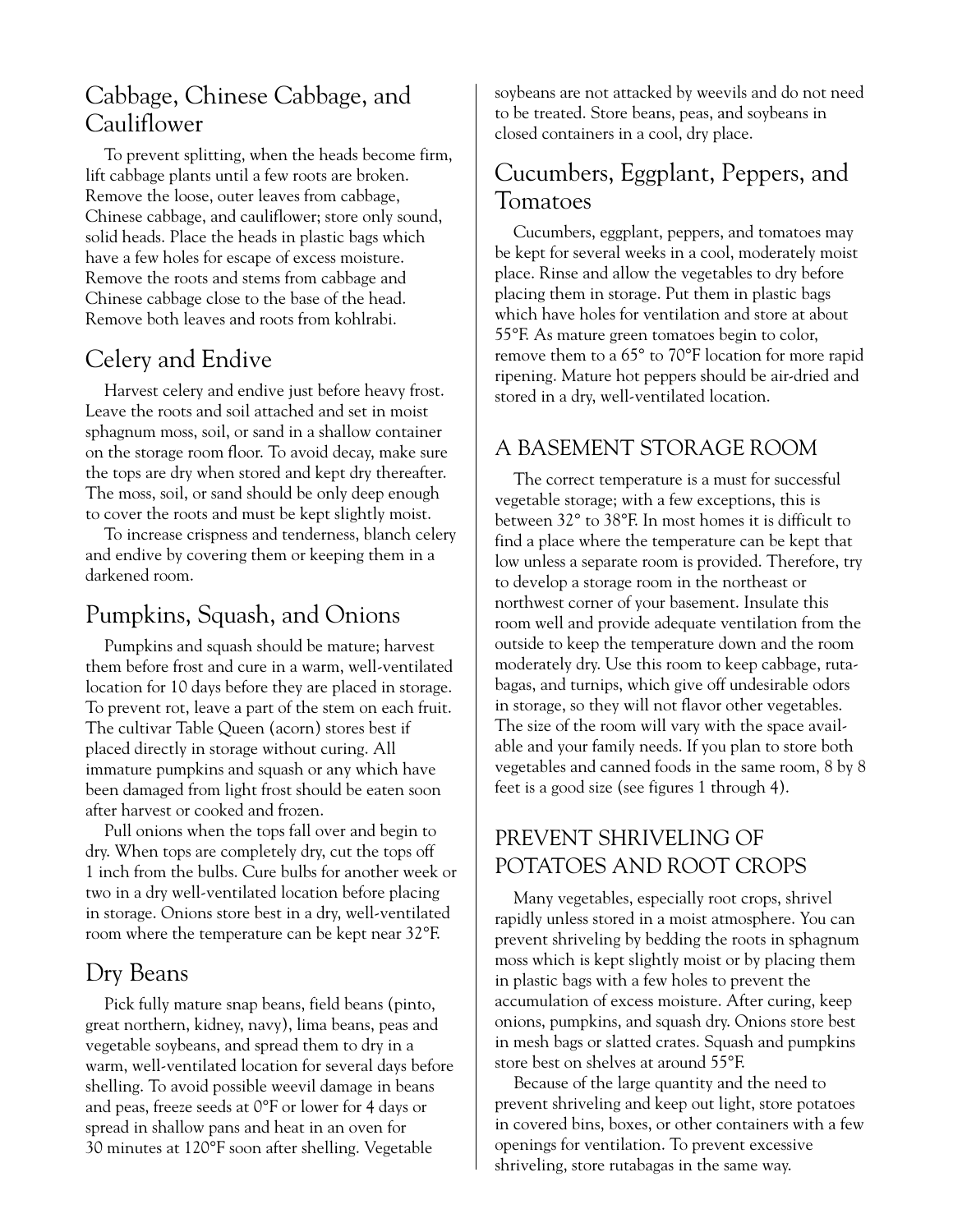#### PLANS FOR BUILDING A BASEMENT STORAGE ROOM







*Figure 3. Ventilating system*



*Figure 2. View from above*



*Figure 4. Overall view into storage room*